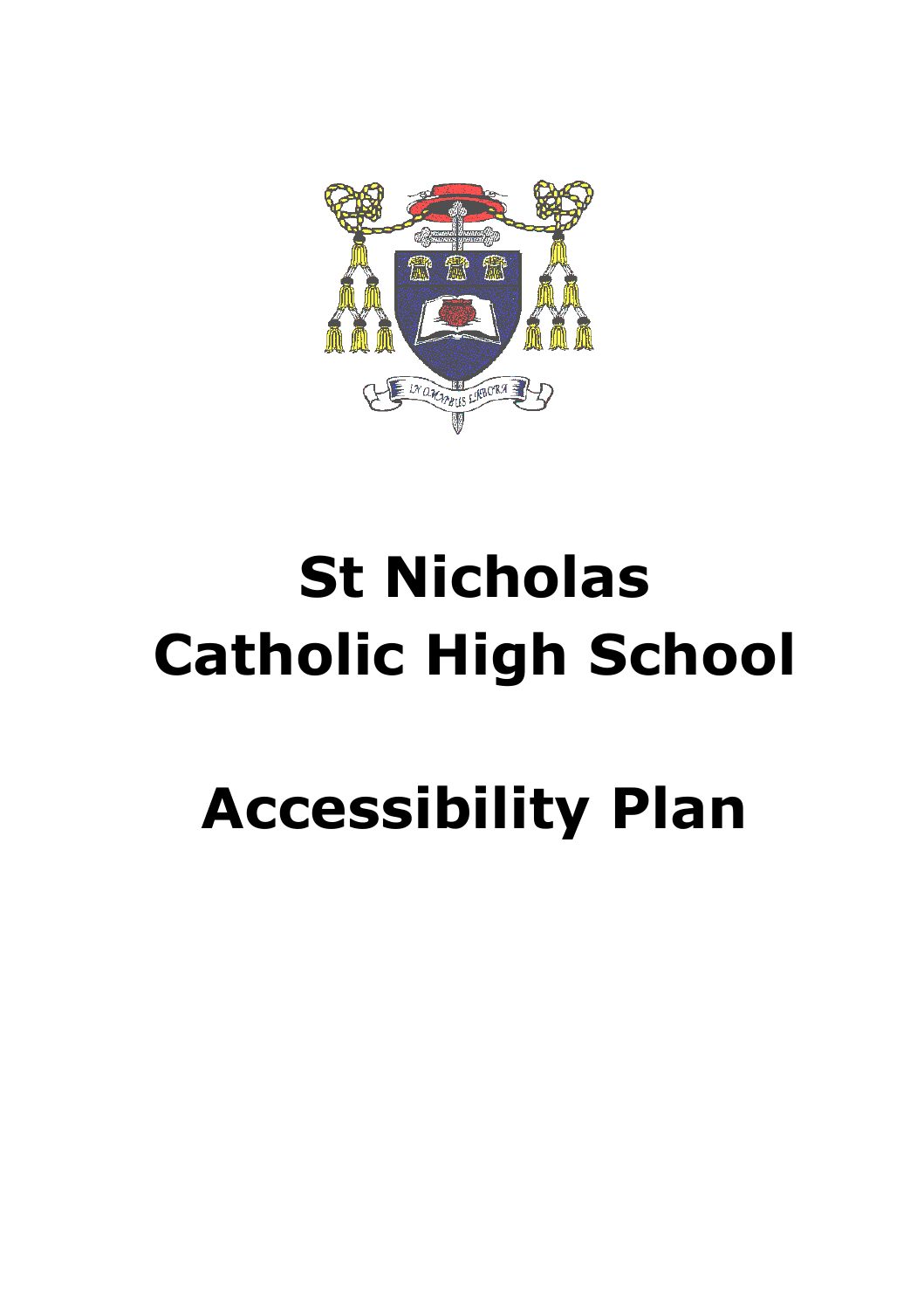#### **Version Control**

| <b>Current</b><br>version | <b>Previous</b><br>version | <b>Summary of changes made</b>                         |
|---------------------------|----------------------------|--------------------------------------------------------|
| 2018                      | 2016                       |                                                        |
| 2021                      | 2018                       | Action plan and accessibility audit (appendix) updated |
|                           |                            |                                                        |
|                           |                            |                                                        |
|                           |                            |                                                        |

| <b>Policy Impact</b><br><b>Statement</b> |                           |  |  |
|------------------------------------------|---------------------------|--|--|
| Policy:                                  |                           |  |  |
| This Policy has been implemented:        |                           |  |  |
| Fully                                    |                           |  |  |
| Partially                                |                           |  |  |
| Occasionally                             |                           |  |  |
| Not at all (give reasons why)            |                           |  |  |
|                                          |                           |  |  |
| What revisions need to be made:          |                           |  |  |
| To the Policy?                           | See Version Control Above |  |  |
| To its implementation?                   |                           |  |  |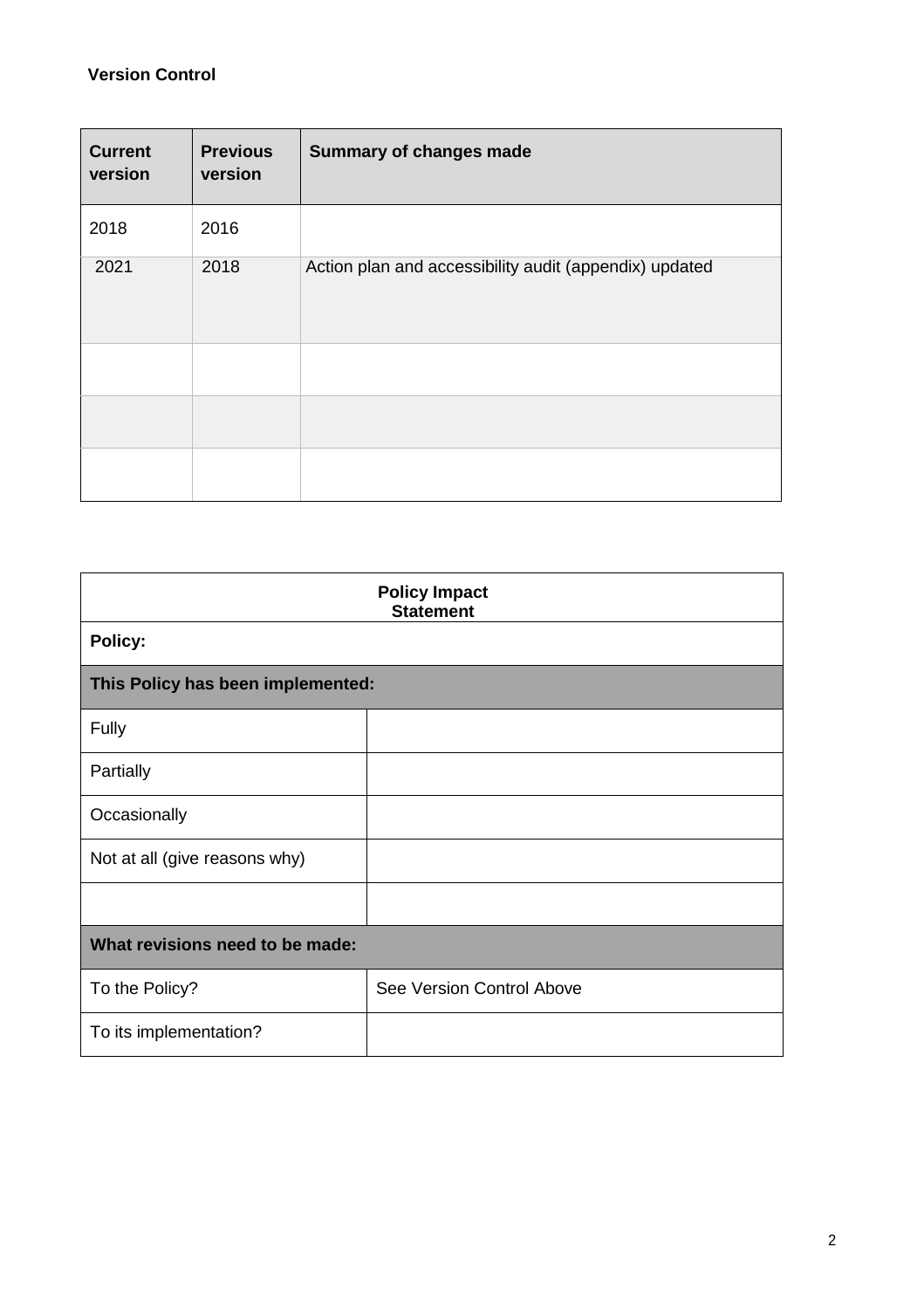## **St Nicholas Catholic High School Accessibility Plan**

## **1. Aims**

Schools are required under the Equality Act 2010 to have an accessibility plan. The purpose of the plan is to:

- Increase the extent to which disabled pupils can participate in the curriculum
- Improve the physical environment of the school to enable disabled pupils to take better advantageof education, benefits, facilities and services provided
- Improve the availability of accessible information to disabled pupils

Our school aims to treat all its pupils fairly and with respect. This involves providing access and opportunities for all pupils without discrimination of any kind.

The plan will be made available online on the school website, and paper copies are available upon request.

Our school is also committed to ensuring staff are trained in equality issues with reference to the Equality Act 2010, including understanding disability issues.

The school supports any available partnerships to develop and implement the plan.

Our school's complaints procedure covers the accessibility plan. If you have any concerns relating to accessibility in school, this procedure sets out the process for raising these concerns.

## **2. Legislation and guidance**

This document meets the requirements of schedule 10 of the Equality Act 2010 and the Department for Education (DfE) guidance for schools on the Equality Act 2010.

The Equality Act 2010 defines an individual as disabled if he or she has a physical or mental impairment that has a 'substantial' and 'long-term' adverse effect on his or her ability to undertake normal day to day activities.

Under the Special Educational Needs and Disability (SEND) Code of Practice, 'longterm' is defined as 'a year or more' and 'substantial' is defined as 'more than minor or trivial'. The definition includes sensory impairments such as those affecting sight or hearing, and long-term health conditions such as asthma, diabetes, epilepsy and cancer.

Schools are required to make 'reasonable adjustments' for pupils with disabilities under the Equality Act 2010, to alleviate any substantial disadvantage that a disabled pupil faces in comparison with non-disabled pupils. This can include, for example, the provision of an auxiliary aid or adjustments to premises.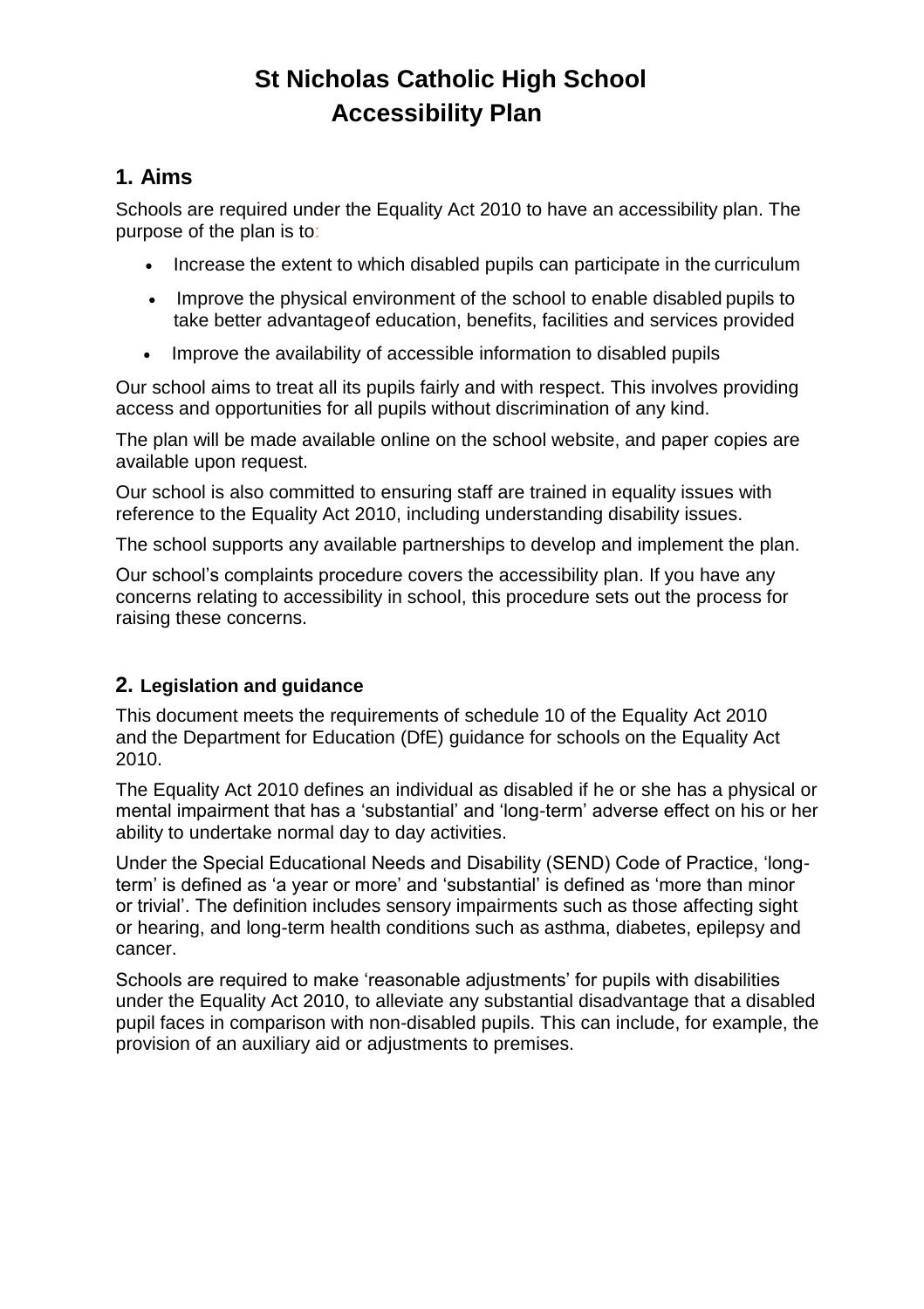## **3. Action plan**

This action plan sets out the aims of our accessibility plan in accordance with the Equality Act 2010.

| Aim                                                                         | <b>Current good practice</b><br>Include established practice and<br>practice under development                                                                                                                                                                             | <b>Objectives</b><br>State short, medium and<br>long-term objectives                                                                                                                | <b>Actions to be taken</b>                                                                                                                                                            | <b>Person</b><br>responsible | Date to<br>complete<br>actions by                                  |
|-----------------------------------------------------------------------------|----------------------------------------------------------------------------------------------------------------------------------------------------------------------------------------------------------------------------------------------------------------------------|-------------------------------------------------------------------------------------------------------------------------------------------------------------------------------------|---------------------------------------------------------------------------------------------------------------------------------------------------------------------------------------|------------------------------|--------------------------------------------------------------------|
| Increase access to<br>the curriculum for<br>pupils with a<br>disability     | Our school offers a differentiated<br>curriculum for all pupils.<br>The curriculum is reviewed to<br>ensure it meets the needs of all<br>pupils.                                                                                                                           | We use resources tailored<br>to the needs of pupils who<br>require support to access<br>the curriculum.<br>Curriculum resources<br>include examples of<br>people with disabilities. | Curriculum progress is<br>tracked for all pupils,<br>including those with a<br>disability.<br>Targets are set effectively<br>and are appropriate for pupils<br>with additional needs. | <b>Subject Leaders</b>       | Ongoing                                                            |
| Improve and<br>maintain access to<br>the physical<br>environment            | The environment is adapted to the<br>needs of pupils as required                                                                                                                                                                                                           | Improve access to school<br>for all students and<br>visitors                                                                                                                        | Install automated doors to<br>the reception area at the<br>front of the school                                                                                                        | Headteacher                  | Cost prohibitive. Can<br>only be funded in<br>cases of new builds. |
| Improve the<br>delivery of<br>information to<br>pupils with a<br>disability | Our school uses a range of<br>communication methods to<br>ensure information is accessible.<br>This includes:<br>Internal signage<br>$\bullet$<br>Large print resources<br>٠<br>IT - ipads, electronic readers,<br>$\bullet$<br>roger pens (for deaf students),<br>laptops | Review the effectiveness<br>of communication<br>strategies across the<br>school                                                                                                     | Complete a communication<br>audit and implement any<br>actions required to improve<br>communication across the<br>school                                                              | <b>SENCO</b>                 | Ongoing/annually                                                   |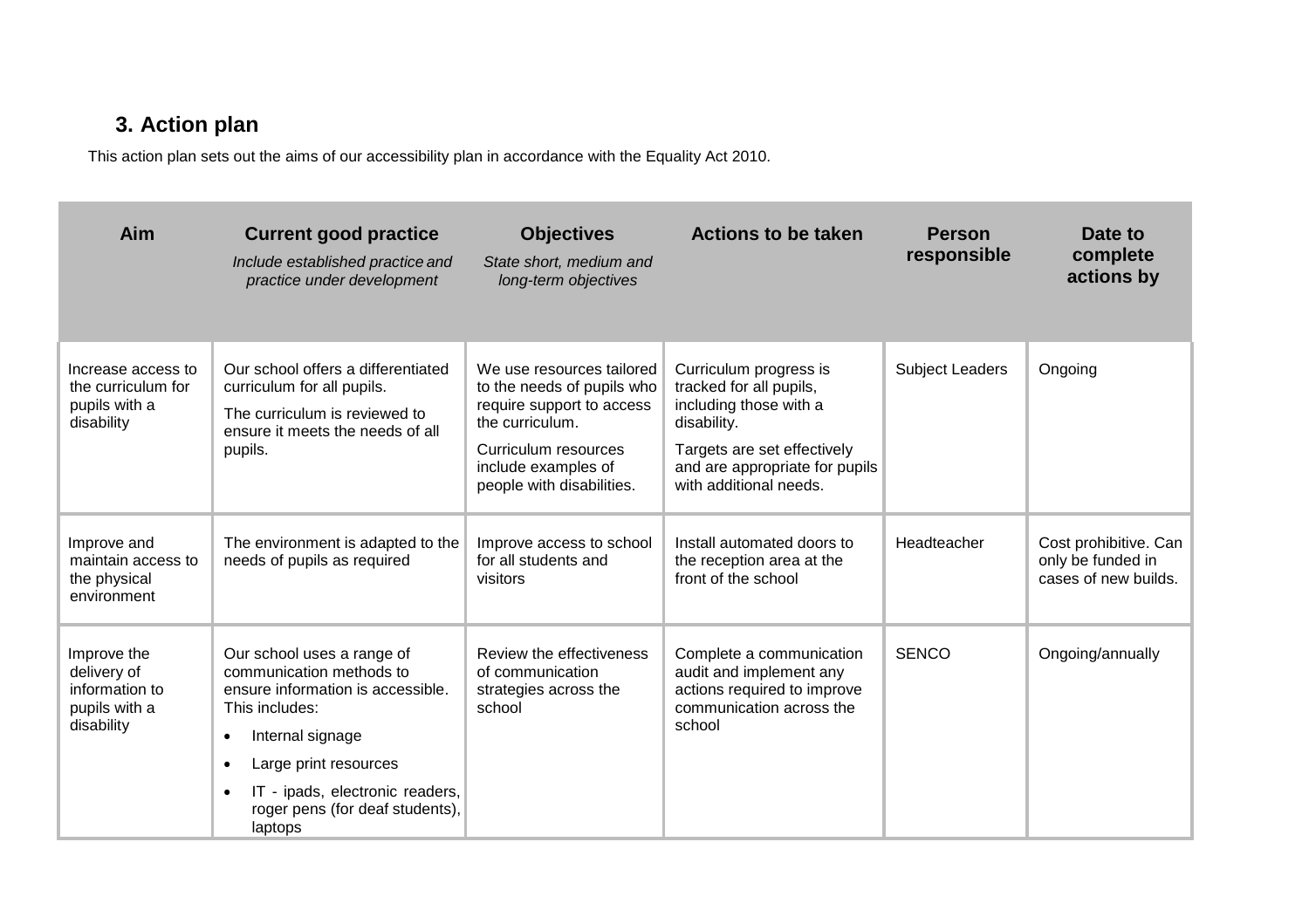## **4. Roles and Responsibilities**

The governing body also recognises its responsibilities towards employees with disabilities and will:

- Monitor recruitment procedures to ensure that persons with disabilities are provided with equal opportunities.
- Ensure that employees with disabilities are supported with special provision as appropriate to ensure that they can carry out their work effectively without barriers.
- Undertake reasonable adjustments to enable staff to access the workplace.

#### **Definition of disability under the Equality Act 2010**

You're disabled under the Equality Act 2010 if you have a physical or mental impairment that has a 'substantial' and 'long-term' negative effect on your ability to do normal daily activities.

### **5. Monitoring arrangements**

This document will be reviewed every **3** years, but may be reviewed and updated more frequently if necessary.

It will be approved by the Governing Body

### **Links with other policies**

This accessibility plan is linked to the following policies and documents:

- Health and safety policy
- Equality information and objectives (public sector equality duty) statement for publication
- Special educational needs (SEN) information report
- Supporting pupils with medical conditions policy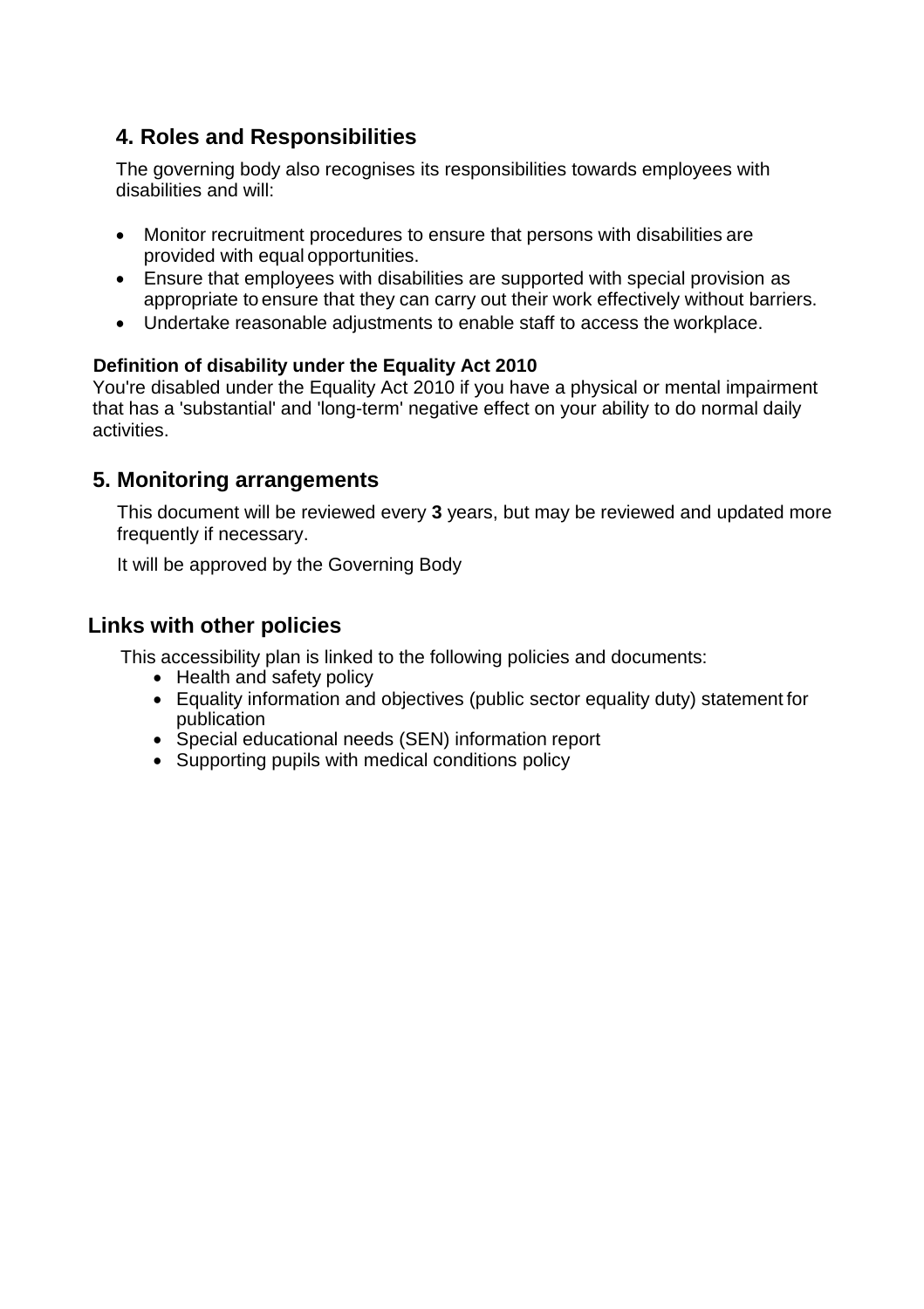## **Appendix 1: Accessibility audit**

| <b>Feature</b>   | <b>Description</b>                                                                                 | <b>Actions to be taken</b>                                            | <b>Person</b><br>responsible | Date to<br>complete<br>actions by |
|------------------|----------------------------------------------------------------------------------------------------|-----------------------------------------------------------------------|------------------------------|-----------------------------------|
| Number of floors | Stairs are kept clean, tidy and free<br>from obstruction at all times.<br>Hazard strips on stairs. | Maintain and ensure access                                            | Site Manager                 | Ongoing                           |
| Corridor access  | Corridors are wide with sufficient<br>access for wheelchairs and walking<br>frames                 | Ensure student equipment does not block the corridor                  | All staff                    | Ongoing                           |
| Lifts            | Service Level Agreement in place for<br>maintenance                                                | Review annually. Remedial works following annual service<br>required. | Site manager                 | Summer 2021                       |
| Parking bays     | Disabled parking bays marked                                                                       | Lines require remarking                                               | Site manager                 | Summer 2021                       |
| Entrances        | Accessible doors, enclosed lobby                                                                   | Automated front doors to be installed                                 | Headteacher                  | Funding<br>prohibitive            |
| Ramps            | Ramp kept clear and free from<br>obstruction at all times                                          | Maintain and ensure access                                            | Site Manager                 | Ongoing                           |
| <b>Toilets</b>   | Disabled toilet has hoist and alarms                                                               | Ensure hoist and alarms tested and serviced every 6<br>months         | Site Manager                 | Ongoing                           |